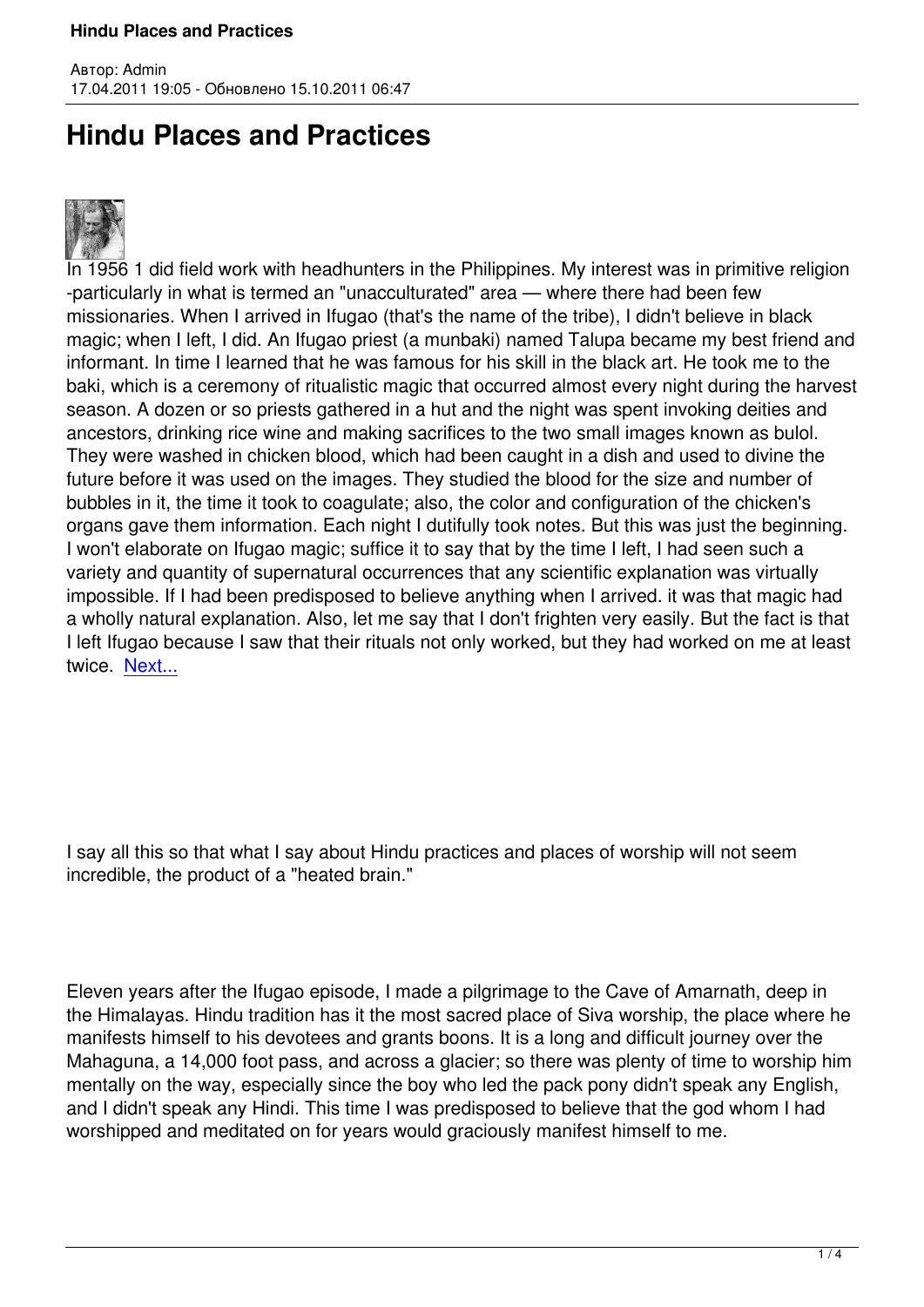Автор: Admin 17.04.2011 19:05 - Обновлено 15.10.2011 06:47

The Siva image in the cave is itself a curiosity: an ice image formed by dripping water. It waxes and wanes with the moon. When it is full moon, the natural image reaches the ceiling of the cave — about 15 feet — and by the dark of the moon almost nothing of it remains. And so it waxes and wanes each month. To my knowledge, no one has explained this phenomenon. I approached the cave at an auspicious time, when the image had waxed full. I was soon to worship my god with green coconut, incense, red and white pieces of cloth, nuts, raisins and sugar — all the ritually prescribed items. I entered the cave with tears of devotion. What happened then is hard to describe. The place was vibrant — just like an Ifugao hut with baki in full swing. Stunned to find it a place of inexplicable wrongness, I left retching before the priest could finish making my offering to the great ice image.

The facade of Hinduism had cracked when I entered the Siva Cave, but it was still some time before I broke free. During the interim, I searched for something to support the collapsing edifice, but I found nothing. In retrospect, it seems to me that we often know something is really bad, long before we can really believe it. This applies to Hindu "spiritual practices" quite as much as it does to the so-called "holy places."

When a student is initiated by the guru, he is given a Sanskrit mantra (a personal magic formula), and specific religious practices. These are entirely esoteric and exist in the oral tradition. You won't find them in print and you are very unlikely to learn about them from an initiate, because of the strong negative sanctions which are enforced to protect this secrecy. In effect the guru invites his disciple to prove the philosophy by his own experience. The point is, these practices do in fact work. The student may get powers or "siddhis." These are things like reading minds, power to heal or destroy, to produce objects, to tell the future and so on — the whole gamut of deadly psychic parlor tricks. But far worse than this, he invariably falls into a state of prelest, where he takes delusion for reality. He has "spiritual experiences" of unbounded sweetness and peace. He has visions of deities and of light. (One might recall that Lucifer himself can appear as an angel of light). By "delusion" I don't mean that he doesn't really experience these things; I mean rather that they are not from God. There is, of course, the philosophical construct that supports every experience, so the practices and the philosophy sustain each other and the system becomes very tight.

Actually, Hinduism is not so much an intellectual pursuit as a system of practices, and these are quite literally — black magic. That is, if you do x, you get y: a simple contract. But the terms are not spelled out and rarely does a student ask where the experiences originate or who is extending him credit — in the form of powers and "beautiful" experiences. It's the classical Faustian situation, but what the practitioner doesn't know is that the price may well be his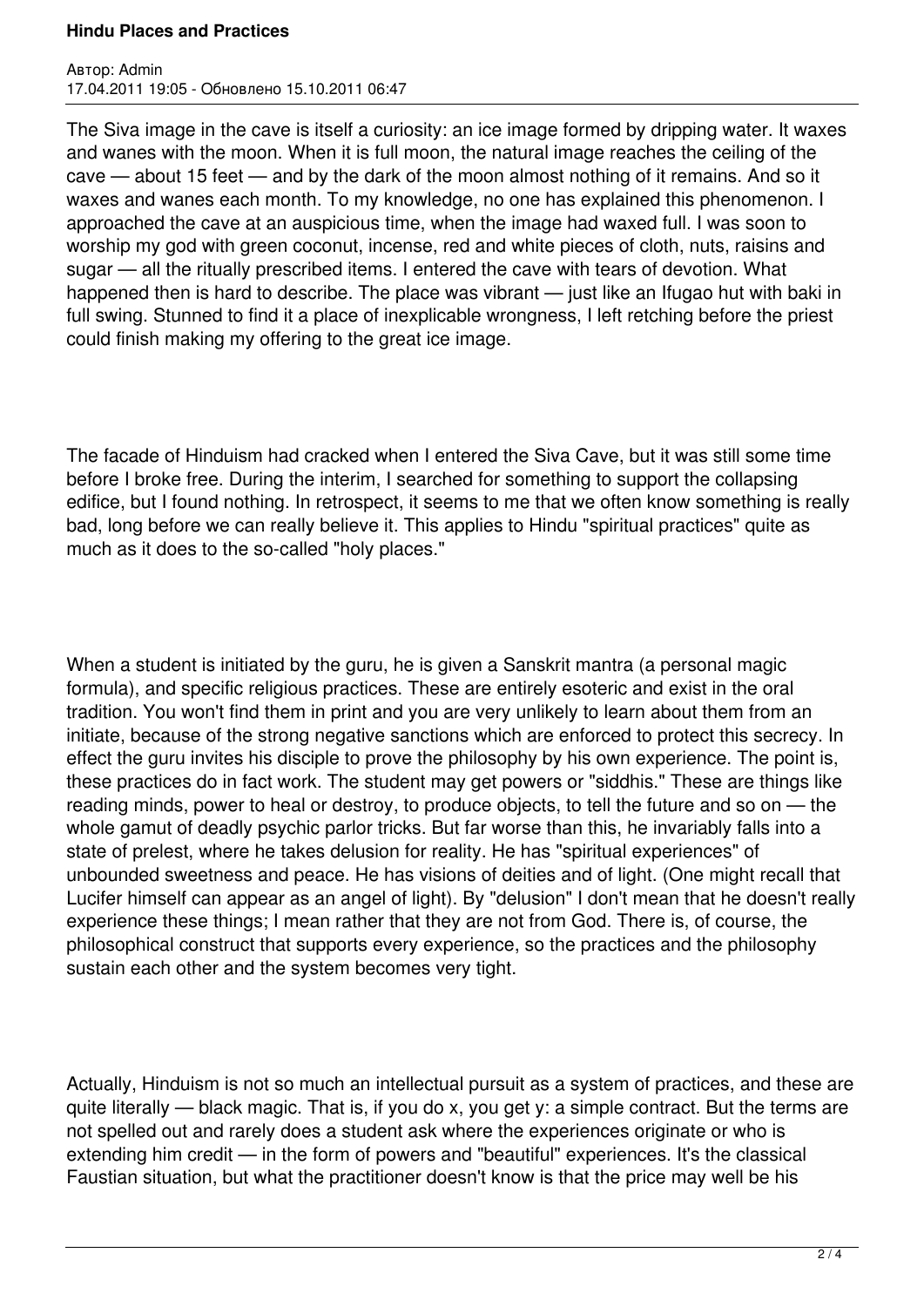Автор: Admin 17.04.2011 19:05 - Обновлено 15.10.2011 06:47

inmortal soul.

There's a vast array of practices — practices to suit every temperament. The chosen deity may be with form: a god or goddess; or formless: the Absolute Brahman. The relationship to the chosen Ideal also varies — it may be that of a child, mother, father, friend, beloved, servant or, in the case of Advaita Vedanta, the "relationship" is identity. At the time of initiation the guru gives his disciple a mantra and this determines the path he will follow and the practices he will take up. The guru also dictates how the disciple will live his everyday life. In the Vedanta (or monistic system) single disciples are not to marry; all their powers are to be directed towards success in the practices. Nor is a sincere disciple a meat eater, because meat blunts the keen edge of perception. The guru is literally regarded as God Himself — he is the disciple's Redeemer.

At base, the many "spiritual" exercises derive from only a few root practices. I'll just skim over them.

First, there's idolatry. It may be the worship of an image or a picture, with offerings of light, camphor, incense, water and sweets. The image may be fanned with a yak tail, bathed, dressed and put to bed. This sounds very childish, but it is prudent not to underestimate the psychic experiences which they can elicit. Vedantic idolatry takes the form of self-worship — either mentally or externally, with all the ritualistic props. A common aphoristic saying in India epitomizes this self-worship. It is So Ham, So Ham, or "I am He, I am He."

Then there's Japa, or the repetition of the Sanskrit mantra given to the disciple at his initiation. In effect, it's the chanting of a magic formula.

Pranayama consists in breathing exercises used in conjunction with Japa. There are other practices which are peculiar to the Tantra or worship of God as Mother, the female principle, power, energy, the principle of evolution and action. They're referred to as the five Ms. They're overtly evil and rather sick-making, so I won't describe them. But they, too, have found their way to this country. Swami Vivekananda prescribed this brand of Hinduism along with the Vedanta.